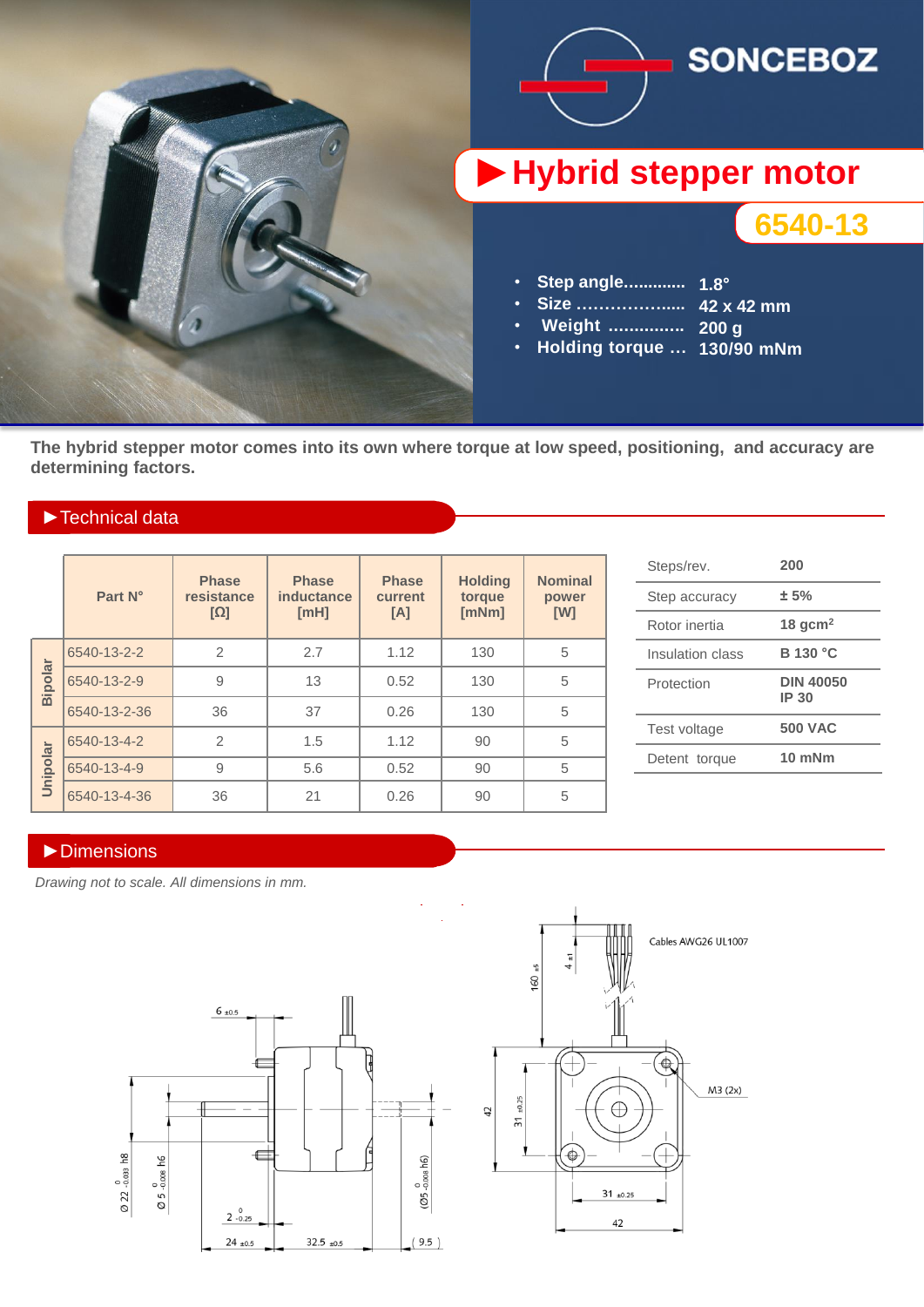## ►Dynamic characteristics

# **[ Hybrid stepper motors 6540-13 - 2/3 ]**

# $• 6540-13-2-2$





 $• 6540 - 13 - 2 - 36$ 

 $• 6540 - 13 - 4 - 2$ 

 $• 6540-13-2-9$ 











#### $• 6540 - 13 - 4 - 36$



[pps] = pulses per second

*Special requirements upon customer specifications. Right to change reserved. <2.0>*



2605 Sonceboz – Switzerland Tel. +41(0) 32 488 11 11 Fax +41(0) 32 488 11 00 info@sonceboz.com - www.sonceboz.com

**SONCEBOZ SA**